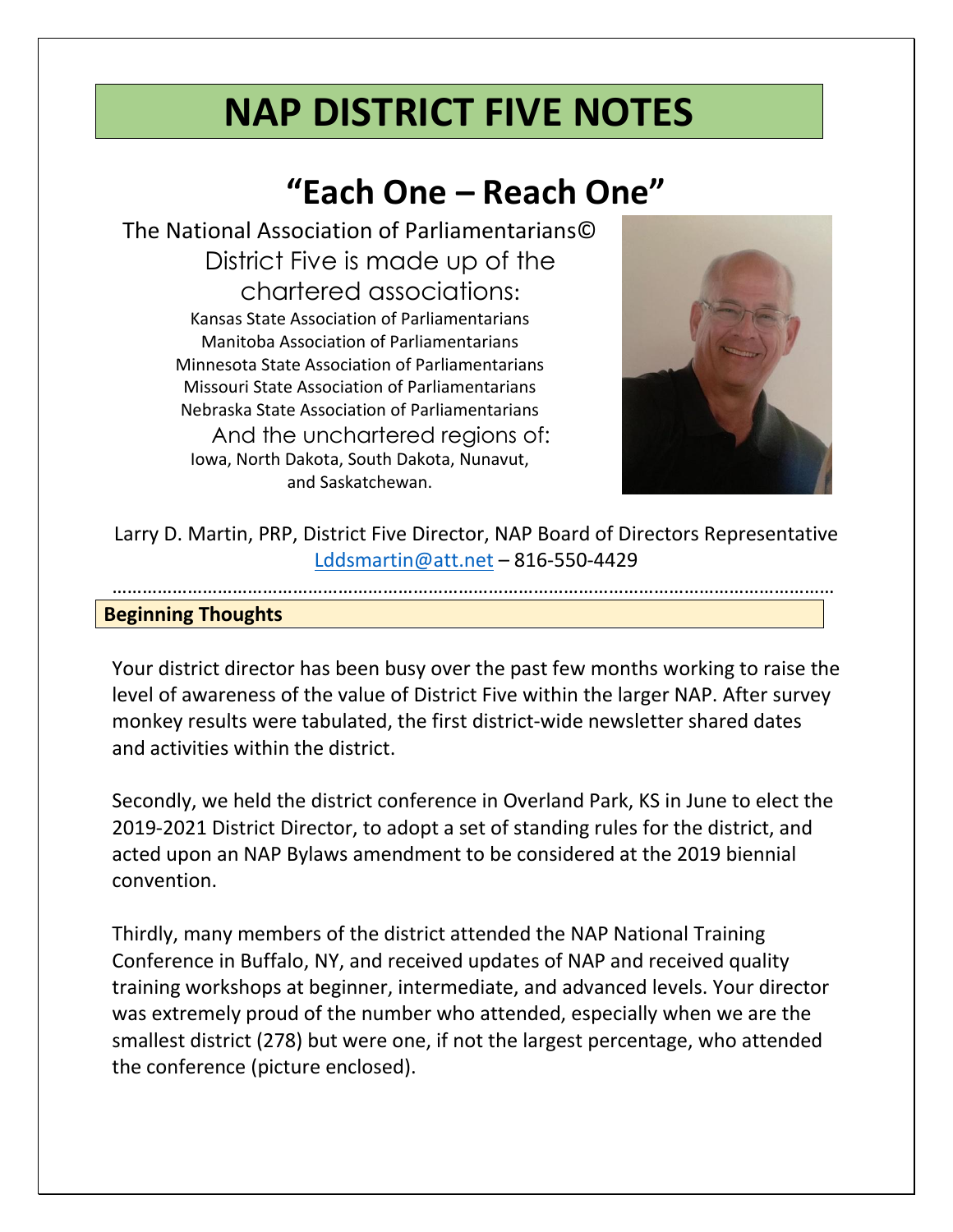This director wishes to extend his thanks to the members of the district who honored him with the election as a second term of district director for 2019-2021. It is his hope that he will take your trust in him and make the most of our next term toward growing the district, both in membership and registered parliamentarians. Feel free to make contact with your director with your events, in the hope that he can attend, as schedule allows, as many of these events as possible.

Thank you again for your confidence.

Larry D. Martin, PRP 2017-2019 and 2019-2021 District Five Director



DISTRICT FIVE ATTENDEES AT THE 2018 NATIONAL TRAINING CONFERENCE IN BUFFALO, NY

………………………………………………………………………………………………………………………………………………….

# Calendar Updates

#### UPCOMING EVENTS WITHIN THE DISTRICT FIVE

November 10 – Manitoba Association holding its fall meeting and seminar – Contact Marilyn Robinson, President, for location and sign up information. [marrobins@mymts.net.](mailto:marrobins@mymts.net)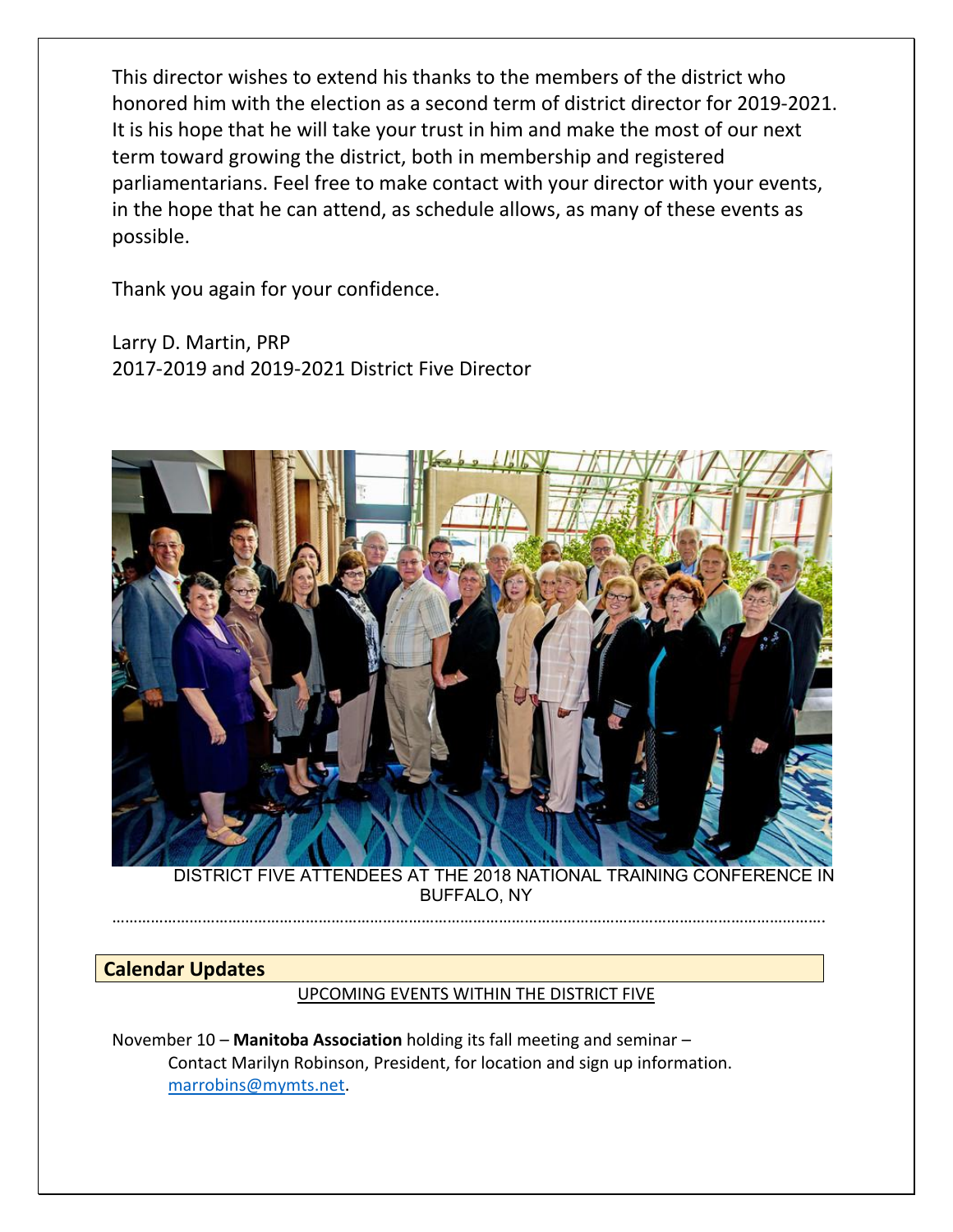#### November 17 – Leila Normandie Holiday Brunch (MO) –

At 10:00 a.m. at the Peace Pavilion, Independence, MO, for holiday fun and an educational component. Contact Carol Roberson, PRP, for registration and/or questions: [odontal@aol.com](mailto:odontal@aol.com) or 816-350-3909.

#### November 17 – Muriel Miller Memorial Workshop – (MN)

At Applewood Pointe of Roseville, Contact Pat Reymann at Patreymann@comcast.net or 651-454-4702.

#### May 4, 2019- Missouri State Annual Meeting – (MO)

at 12 noon to 3:00 p.m. at St. Luke's United Church of Christ, 727 N. Main St, Independence, MO. Contact Linda Sehrt, PRP, for registration *LMSehrt@att.net*, or 816-353-1936.

#### May 4, 2019 – Minnesota Annual Meeting – (MN save the date) At Fleming Field in South St. Paul, MN, with continental breakfast and lunch.

### May 31 and June  $1$  – Nebraska Annual Meeting and Workshop – (NE) At Fellowship Community Church, Lincoln, NE. Register with Bonita Dickerson, 1710 19<sup>th</sup> Ave #42, Sidney, NE 69162, or [bbdickin@gmail.com](mailto:bbdickin@gmail.com) or 308-254-3095.

#### MARK YOUR CALENDARS:

September 5-8, 2019 – NAP Biennial Convention in Las Vegas, NV. November 1-3, 2019 – Dahms-Bierbaum Foundation Workshop at the airport Hilton, Kansas City, MO.

# ………………………………………………………………………………………………………………………………

# Renewal Time for Your NAP Membership

Your District Director wishes to be one of the first to extend the benefits of early renewal on your NAP membership.

It might be easy to consider that membership in NAP affords so many good options that you already know. It is the first step in credentialing as Registered Parliamentarian and Professional Registered Parliamentarian. Membership and credentialing give to your sphere of influence a greater sense of "here's someone in the know." Membership in NAP is not necessarily a badge of honor or wellbeing, but it does help others to listen more closely as you speak in your meeting circles.

Secondly, your purchases of NAP materials is at a lesser rate, and your enrollment in activities is cheaper than non-member.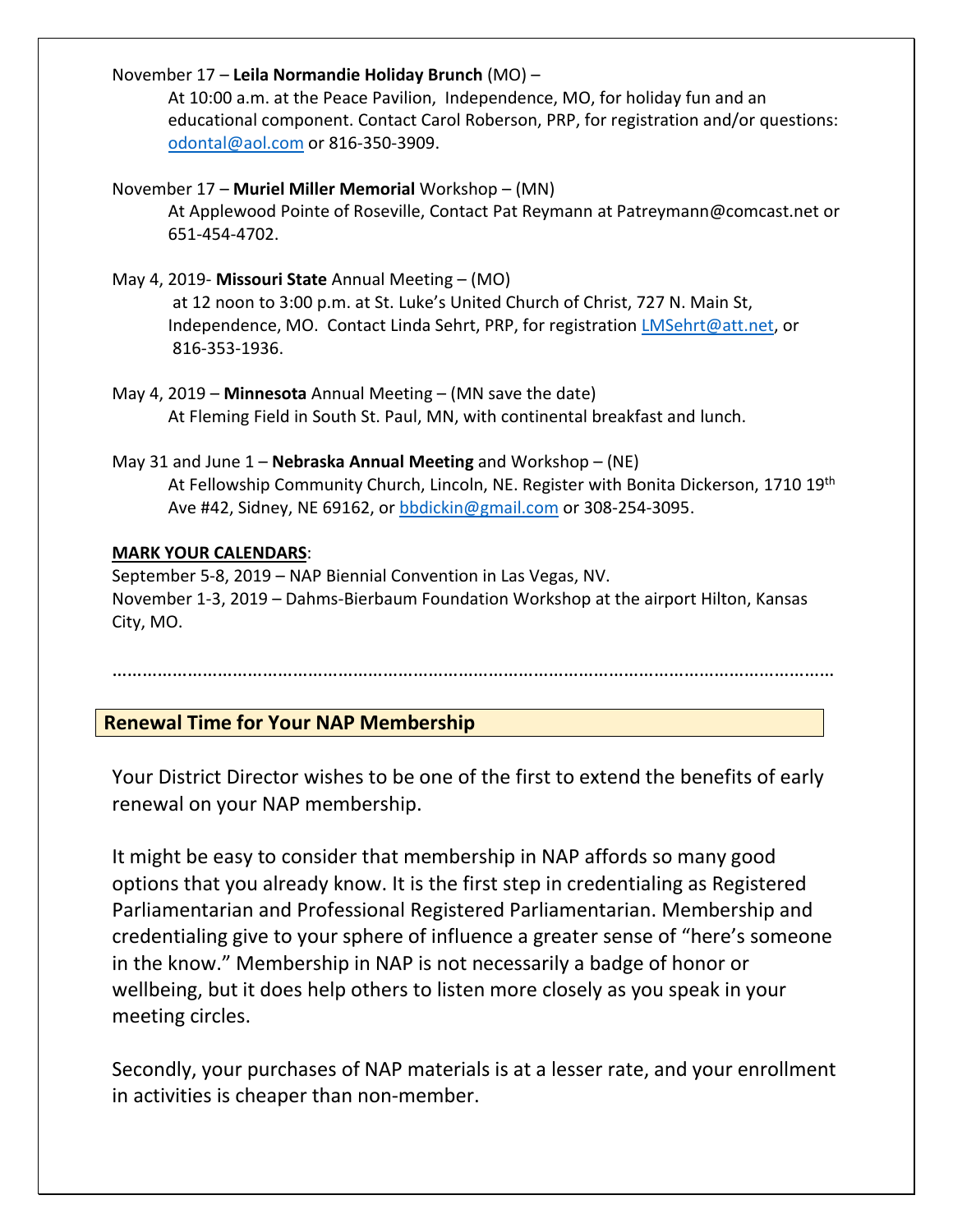Thirdly, you are surrounded by other parliamentarian types within your meetings, networking, and social encounters that help you be reminded of all of the particulars of parliamentary rules. This may sound like a strange statement, but each parliamentarian learns from other parliamentarians, no matter the credentialed level or experience skills.

This brings us to the reason behind a benefit of early renewal: remembering to keep your membership allows an uninterrupted flow of business. You won't scramble to get it done around the holidays. You can even renew ON-LINE through the NAP or with the snail-mail and check system that many of us still use. Let's see if District Five can be seamless in renewal and keep that high-percentage rate of members retaining their membership.

LARRY MARTIN, PRP District Five Director

# Looking Ahead to September 2019

Make sure you have your calendar marked for the 42nd NAP Biennial Convention September 5-8, 2019, at Westgate Hotel, Las Vegas, NV.

New event prior to the convention is our 1st GOLF TOURNAMENT, on September 4, 2019 beginning at 8:00 a.m. at the Las Vegas National Club. Pricing is \$80 for 18-holes, golf cart, water, and other perks.

LARRY D. MARTIN, PRP 2017-2019 District Five Director

………………………………………………………………………………………………………………………………

# Congratulations!

Congratulations is extended to Karen Watson, PRP, from the Nebraska State Association of Parliamentarians. She was named in May, 2018 as Parliamentarian of the Year in Nebraska for her parliamentarian work in Nebraska, Hawai'i, and internationally.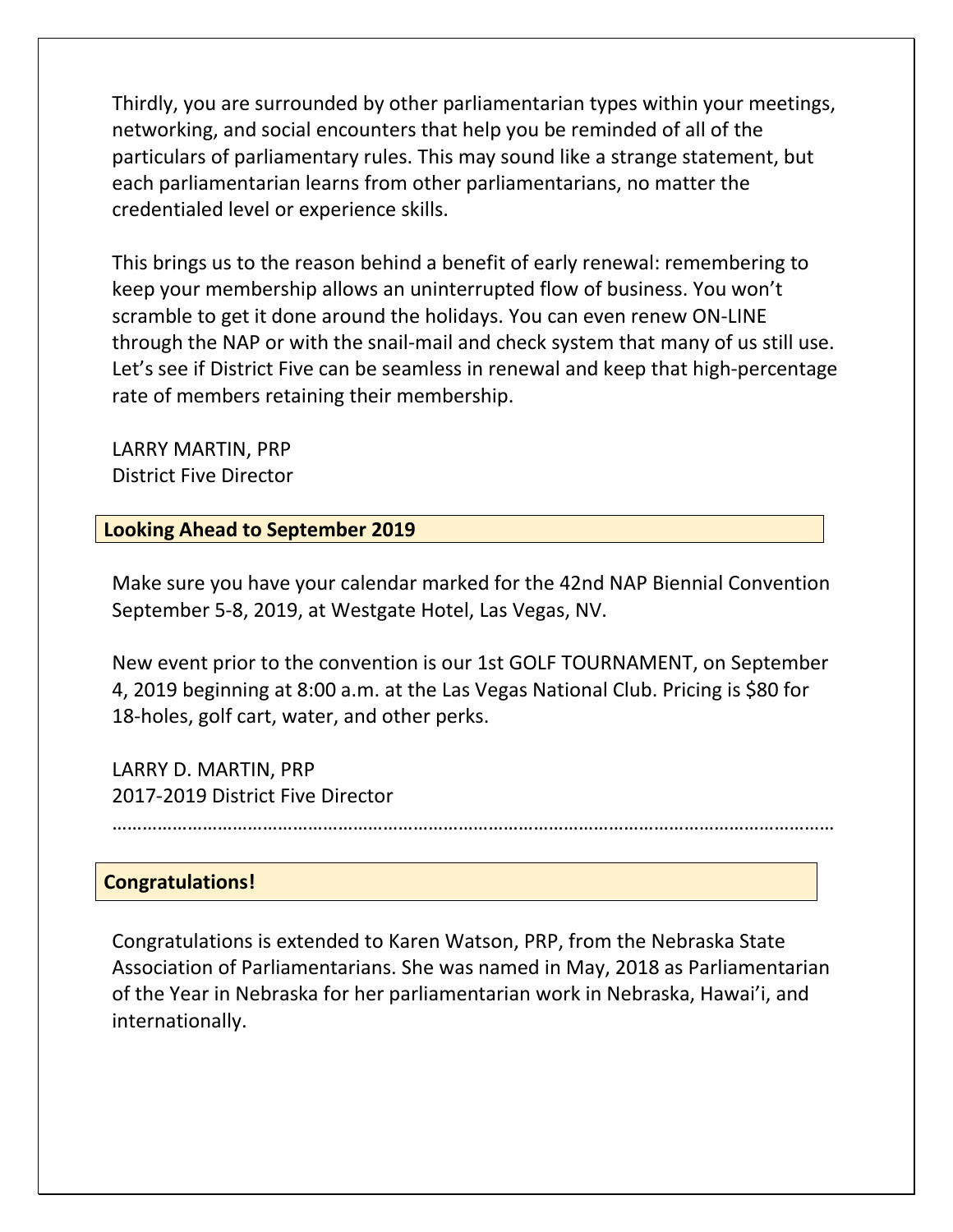

………………………………………………………………………………………………

#### Newspaper clipping of Karen Watson's recognition— Congratulations!

# NAP President Jim Jones' Brief

Your District Director wishes to send a short ditty of the NAP President's thoughts and comments brought during the NTC. First and foremost is the push to achieve the 5,000 total in NAP membership by the end of 2019. This is make-able and a great opportunity to increase NAP in several ways. New members bring newer credentialed members, which both bring in increased income from dues and books sales.



*2018 NTC First Timers Introduction with President* America. We have already launched *Jones (District Director Martin in back left)*

New relationships with partner organizations increased dues with new members, a larger number of credentialed members, and increased books sales by including Veterans of Foreign Wars, General Federation of Women's Clubs, Jack and Jill of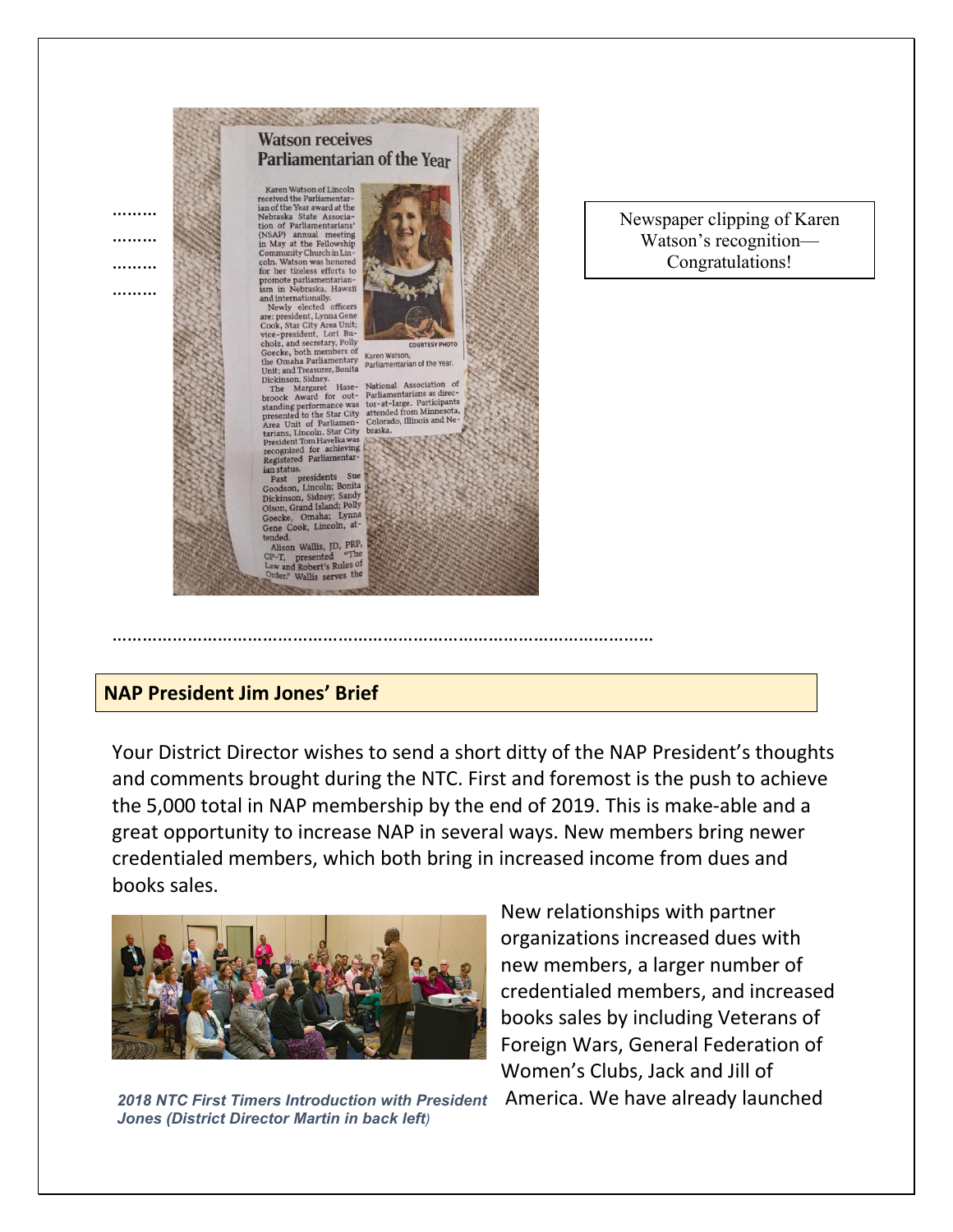in these new relationships and it has brought about new opportunities with organizations through membership potentials.

Invest in our future: this is brought with the Bridge to the Future in Building Our Legacy. A generous contribution campaign to help ensure NAP's infrastructure to meet the challenges through the NAP Honor Wall. These are 12" x 12" tiles for \$350 or 6" x 6" tiles for \$125 to be placed on an honor wall in the NAP HQ. Make a donation online at [www.parliamentarians.org/future. This cou](http://www.parliamentarians.org/future)ld be for individuals (including you, even for those who made an impact on your life, from units, associations, or groups. Check on the website to see these options.



*District Five Director Martin at Leadership Conference greeting the attendees – signing their "support plate".*

# Unit Bylaws: When Dues Get Complicated

As parliamentarians, we love to review bylaws! For some organizations, the bylaws can become complicated when dues are collected for both the local unit and for a common national organization. If the bylaws state a specific amount for dues, the amount does not automatically change if the national organization changes its dues.

………………………………………………………………………………………………………………………………

I've experienced this several times with organizations such as Toastmasters and Scouting, where local units set the dues at a certain amount and the national (or international) organization raises dues above the amount collected by the unit. Without making a change, the unit only has the authority to collect the lesser (old) amount.

No one wants that to happen.

Here's an example how it's done in Toastmasters for clubs:

Toastmasters Club Constitution; Article III: New Member Fees and Dues; Section 4: Club Dues

The dues of this club for active and inactive individual members shall be as stated in the Addendum. Such dues shall be payable in advance at such time as this club shall designate. Dues shall be paid by all individual members and by the dates specified to maintain individual membership in this club.

Toastmasters then offers a standard addendum that clubs can more easily modify as follows: